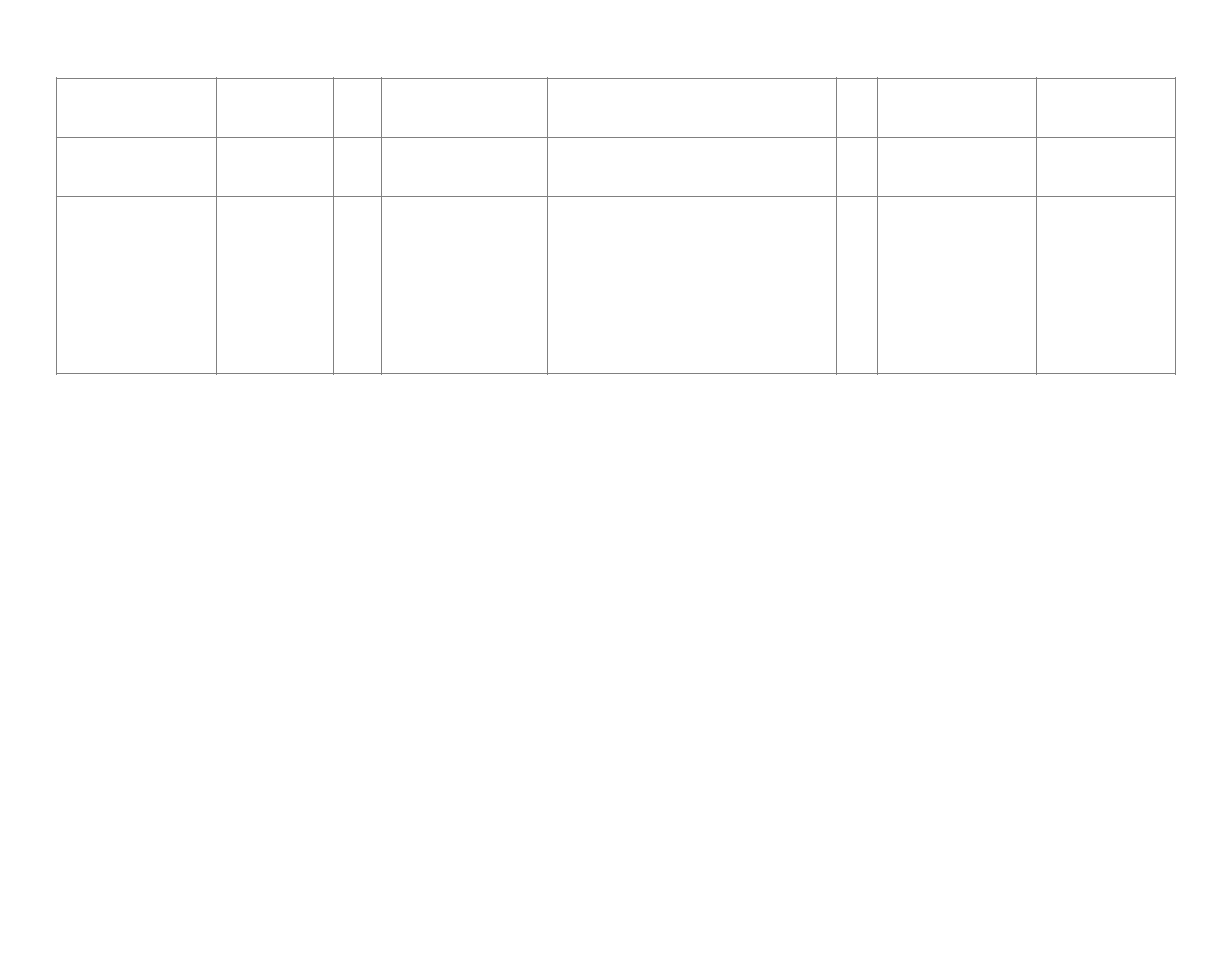| <b>CLASS</b>     | <b>TEEN</b>                                  |                | # of participants $6$                |                |                                    |     |                                  |                |                                             |                |                    |
|------------------|----------------------------------------------|----------------|--------------------------------------|----------------|------------------------------------|-----|----------------------------------|----------------|---------------------------------------------|----------------|--------------------|
| Participant      | <b>Press Medley</b><br>Axl, log, cb          | pts            | <b>Farmer carry</b><br>Time/distance | pts            | <b>Truck pull</b><br>time/distance | pts | Keg toss<br>$8$ kegs, $60$ sec   | pts            | Stone over bar -52"<br>230 stone/60 seconds | pts            | <b>Final Score</b> |
|                  | Axl-160, log-160#<br>Circus<br>bell-90(reps) |                | $190# - 100'$<br>60 seconds limit    |                | Semi-truck<br>60ft                 |     | 4 8gal<br>4 16 gal<br>14' height |                |                                             |                |                    |
|                  |                                              |                | Time/distance                        |                |                                    |     |                                  |                |                                             |                |                    |
| Jacob Ludwig     | 8 reps                                       | $\overline{2}$ | 11.82 / 100'                         | $\overline{3}$ |                                    |     | 4 kegs/60sec                     | $\overline{2}$ | $\overline{7}$                              | 5              | $12-4th$           |
| <b>Ben Lewis</b> | 9 reps                                       | 3.5            | 60Sec/68'3"                          | $\mathbf{1}$   |                                    |     | 4 kegs/60sec                     | $\overline{2}$ | $\overline{2}$                              | $\mathbf{1}$   | $7.5-6th$          |
| Chase VanSchoyck | 10 reps                                      | 5              | 11.60/100'                           | 5              |                                    |     | 7 kegs/60sec                     | 5              | $\overline{4}$                              | $\overline{2}$ | $17-2nd$           |
| Jacob Trout      | 11 reps                                      | 6              | 10.60/100'                           | 6              |                                    |     | 8kegs /42.25                     | 6              | 6                                           | 4.5            | $21.5 - 1st$       |
| Landen Hoagland  | 9 reps                                       | 3.5            | 12.77/100'                           | $\overline{2}$ |                                    |     | 4 kegs/60sec                     | $\overline{2}$ | 6                                           | 4.5            | $11-5th$           |
| Jason Richart    | 5 reps                                       | $\mathbf{1}$   | 11.70/100'                           | $\overline{4}$ |                                    |     | 5 kegs/60sec                     | $\overline{4}$ | 8                                           | 6              | $15-3rd$           |
|                  |                                              |                |                                      |                |                                    |     |                                  |                |                                             |                |                    |
|                  |                                              |                |                                      |                |                                    |     |                                  |                |                                             |                |                    |
|                  |                                              |                |                                      |                |                                    |     |                                  |                |                                             |                |                    |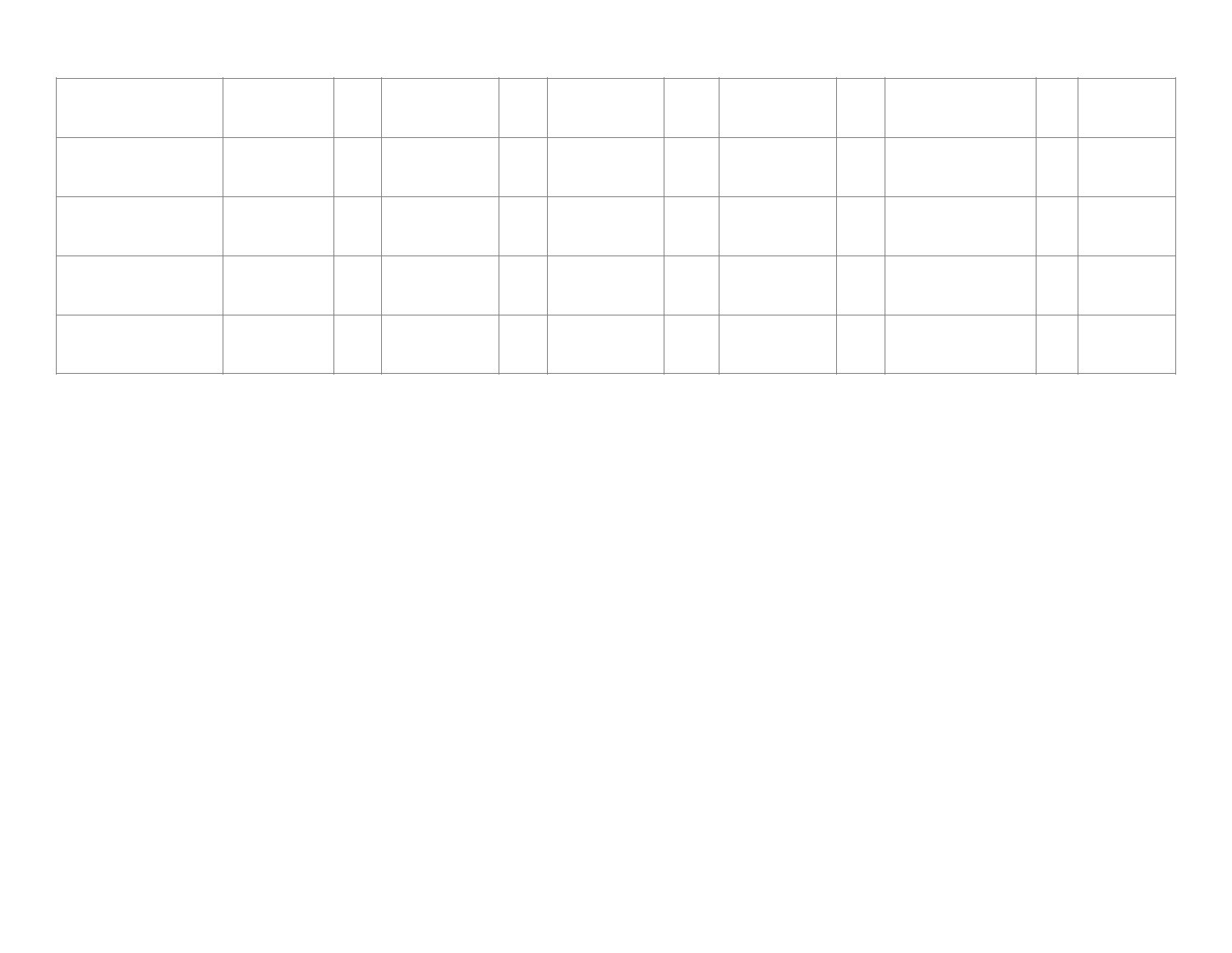| <b>CLASS</b>          | <b>Novice LW</b>                          |                | # of participants                    | $\mathcal{I}$  |                              |     |                                  |                |                                             |                |                    |
|-----------------------|-------------------------------------------|----------------|--------------------------------------|----------------|------------------------------|-----|----------------------------------|----------------|---------------------------------------------|----------------|--------------------|
| Participant           | <b>Press Medley</b><br>Axl, log, cb       | pts            | <b>Farmer carry</b><br>Time/distance | pts            | Truck pull time/<br>distance | pts | Keg toss<br>8 kegs, 60 sec       | pts            | Stone over bar -52"<br>230 stone/60 seconds | pts            | <b>Final Score</b> |
|                       | Axl-160, log-160#<br>Circus bell-90(reps) |                | $190# - 100'$<br>60 seconds limit    |                | Semi-truck<br>$60$ ft        |     | 4 8gal<br>4 16 gal<br>14' height |                |                                             |                |                    |
|                       |                                           |                | Time/distance                        |                |                              |     |                                  |                |                                             |                |                    |
| <b>Richard Sutfin</b> | $\mathbf{1}$                              | $\mathbf{1}$   | 15.66/100'                           | $\overline{4}$ |                              |     | 2kegs/60sec                      | $\overline{2}$ | $\mathbf{1}$                                | $\overline{2}$ | $9-6th$            |
| Chase Sailor          | 16                                        | 7              | 10.20/100'                           | $\overline{7}$ |                              |     | 8kegs/42.91                      | $\overline{7}$ | 5                                           | $\overline{3}$ | $24-1st$           |
| Mitch Lankford        | 13                                        | 5.5            | 16.96/100'                           | $\overline{3}$ |                              |     | 4kegs/60sec                      | 4.5            | 6                                           | 4.5            | 17.5-4th           |
| <b>Steve Gonzales</b> | 13                                        | 5.5            | 11.76/100'                           | 6              |                              |     | 4kegs/60sec                      | 4.5            | $8\,$                                       | 6.5            | 23.5-2nd           |
| Jonathon Dalton       | 11                                        | $\overline{4}$ | 13.92/100'                           | 5              |                              |     | 4kegs/60sec                      | 4.5            | 8                                           | 6.5            | $20-3rd$           |
| Corey Brown           | 10                                        | 3              | 19.30/100'                           | $\overline{2}$ |                              |     | 4kegs/60sec                      | 4.5            | 6                                           | 4.5            | $14-5th$           |
| Lucas Bell            | $\overline{2}$                            | $\overline{2}$ | 21.15/100'                           | $\mathbf{1}$   |                              |     | 1kegs/60sec                      | $\mathbf{1}$   | $\boldsymbol{0}$                            | $\overline{0}$ | $4-7th$            |
|                       |                                           |                |                                      |                |                              |     |                                  |                |                                             |                |                    |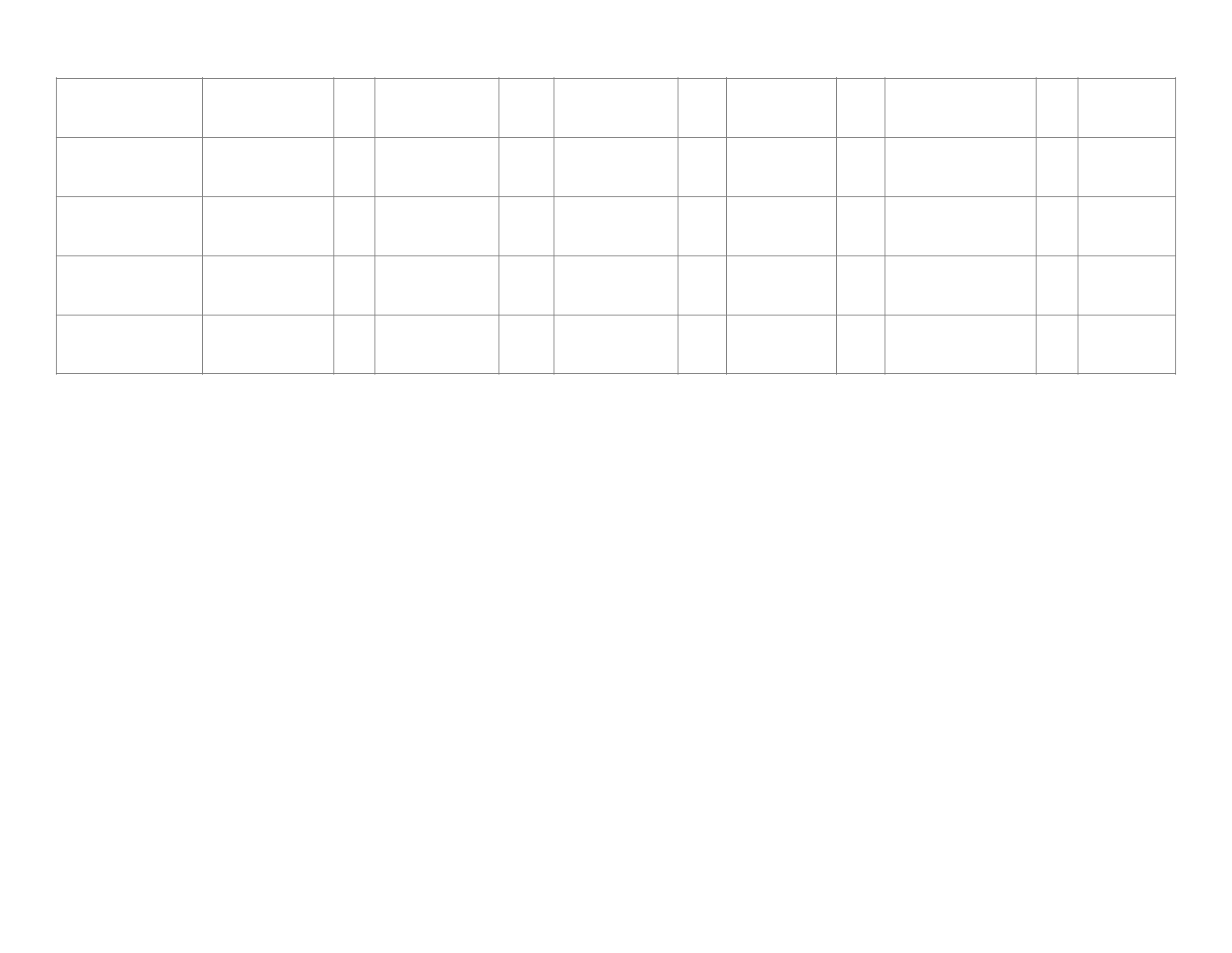| <b>CLASS</b>          | <b>Novice HW</b>                           |                | # of participants                                 | $6 \overline{6}$ |                              |     |                                  |     |                                            |                |                    |
|-----------------------|--------------------------------------------|----------------|---------------------------------------------------|------------------|------------------------------|-----|----------------------------------|-----|--------------------------------------------|----------------|--------------------|
| Participant           | <b>Press Medley</b><br>Axl, log, cb        | pts            | <b>Farmer carry</b><br>Time/distance              | pts              | Truck pull time/<br>distance | pts | Keg toss<br>8 kegs, 60 sec       | pts | Stone over bar -52"<br>275 stone/60seconds | pts            | <b>Final Score</b> |
|                       | Axl-180, log-180#<br>Circus bell-110(reps) |                | $240# - 100'$<br>60 second limit<br>Time/distance |                  | Semi-truck<br>60ft           |     | 4 8gal<br>4 16 gal<br>14' height |     |                                            |                |                    |
| Jerry Donaldson       | $8\,$                                      | $\overline{4}$ | 17.69/100'                                        | $\overline{3}$   |                              |     | 4kegs/60sec                      | 2.5 | $\vert 2 \vert$                            | $\overline{2}$ | 11.5-4th           |
| Logan Clendenin       | 10                                         | 6              | 20.85/100'                                        | $\overline{2}$   |                              |     | 4kegs/60sec                      | 2.5 | $\overline{4}$                             | 5              | 15.5-3rd           |
| Jakab Walters         | 9                                          | 5              | 60Sec/68'1"                                       | $\mathbf{1}$     |                              |     | 4kegs/60sec                      | 2.5 | $\overline{2}$                             | $\overline{2}$ | $10.5 - 5th$       |
| Doug Melvin           | $\overline{2}$                             | 2.5            | 16.50/100'                                        | 5                |                              |     | 8kegs/52.72                      | 6   | 3                                          | $\overline{4}$ | 17.5-2nd           |
| <b>Brandon Dohman</b> | $\overline{2}$                             | 2.5            | 16.35/100'                                        | 6                |                              |     | 6kegs/60sec                      | 5   | 6                                          | 6              | $19.5 - 1st$       |
| <b>Adam Stevens</b>   | $\mathbf{1}$                               | $\mathbf{1}$   | 17.62/100'                                        | $\overline{4}$   |                              |     | 4kegs/60sec                      | 2.5 | $\overline{2}$                             | $\overline{2}$ | $9.5-6th$          |
|                       |                                            |                |                                                   |                  |                              |     |                                  |     |                                            |                |                    |
|                       |                                            |                |                                                   |                  |                              |     |                                  |     |                                            |                |                    |
|                       |                                            |                |                                                   |                  |                              |     |                                  |     |                                            |                |                    |
|                       |                                            |                |                                                   |                  |                              |     |                                  |     |                                            |                |                    |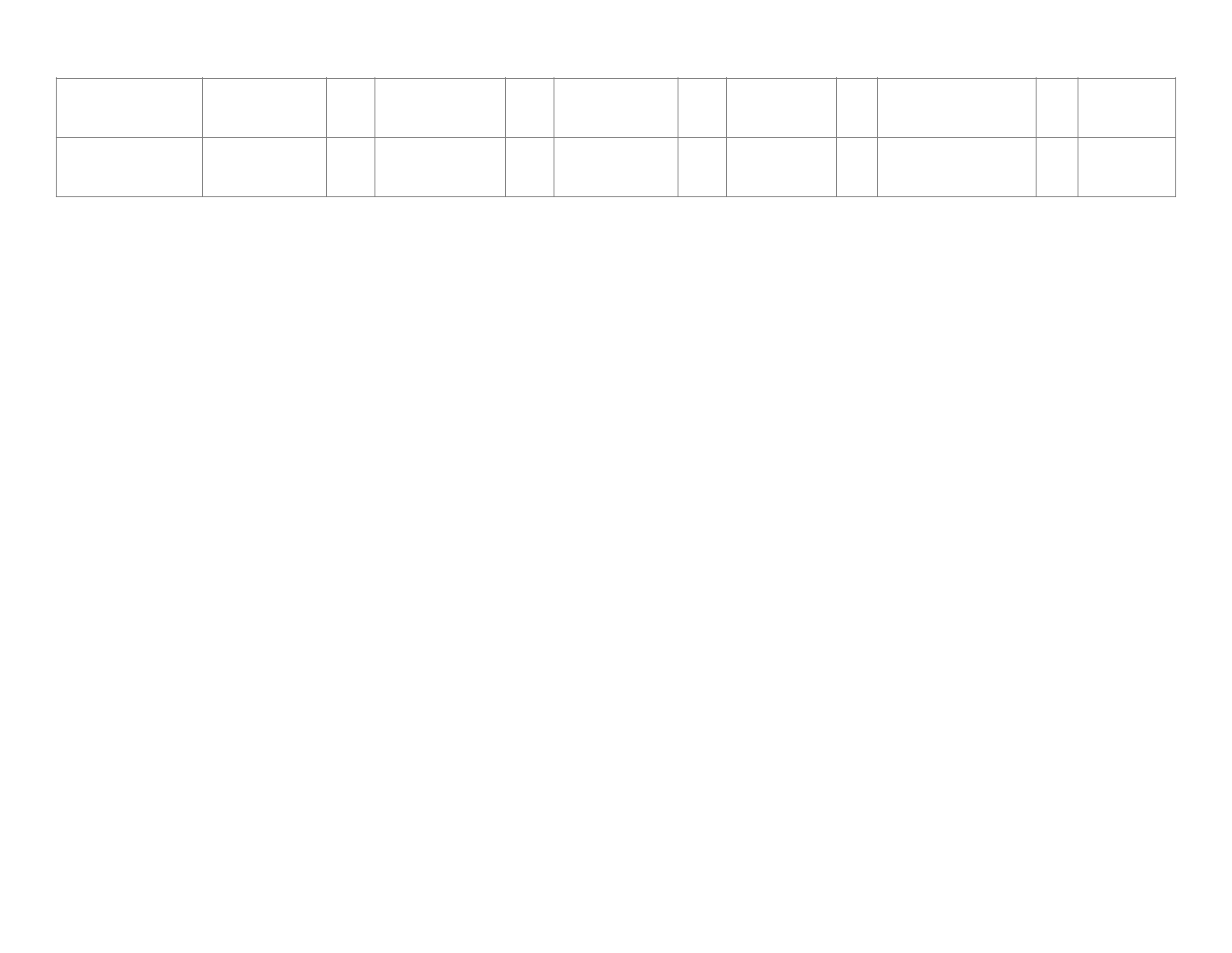| <b>CLASS</b> | 220                                      |     | $\#$ of participants                 |     |                              |     |                                                                                 |     |                                             |     |                    |
|--------------|------------------------------------------|-----|--------------------------------------|-----|------------------------------|-----|---------------------------------------------------------------------------------|-----|---------------------------------------------|-----|--------------------|
| Participant  | <b>Press Medley</b><br>Axl, log, cb      | pts | <b>Farmer carry</b><br>Time/distance | pts | Truck pull time/<br>distance | pts | Keg toss<br>$8$ kegs, $60$ sec                                                  | pts | Stone over bar -52"<br>300 stone/60 seconds | pts | <b>Final Score</b> |
|              | Axl-220,log-220#<br>Circusbell-125(reps) |     | $260# - 100'$                        |     | Semi-truck<br>$60$ ft        |     | $\begin{array}{c} 4 \text{ Sgal} \\ 4 \text{ 16 gal} \end{array}$<br>14' height |     |                                             |     |                    |
|              | $( ) =$ implements                       |     |                                      |     |                              |     |                                                                                 |     |                                             |     |                    |
|              |                                          |     |                                      |     |                              |     |                                                                                 |     |                                             |     |                    |
|              |                                          |     |                                      |     |                              |     |                                                                                 |     |                                             |     |                    |
|              |                                          |     |                                      |     |                              |     |                                                                                 |     |                                             |     |                    |
|              |                                          |     |                                      |     |                              |     |                                                                                 |     |                                             |     |                    |
|              |                                          |     |                                      |     |                              |     |                                                                                 |     |                                             |     |                    |
|              |                                          |     |                                      |     |                              |     |                                                                                 |     |                                             |     |                    |
|              |                                          |     |                                      |     |                              |     |                                                                                 |     |                                             |     |                    |
|              |                                          |     |                                      |     |                              |     |                                                                                 |     |                                             |     |                    |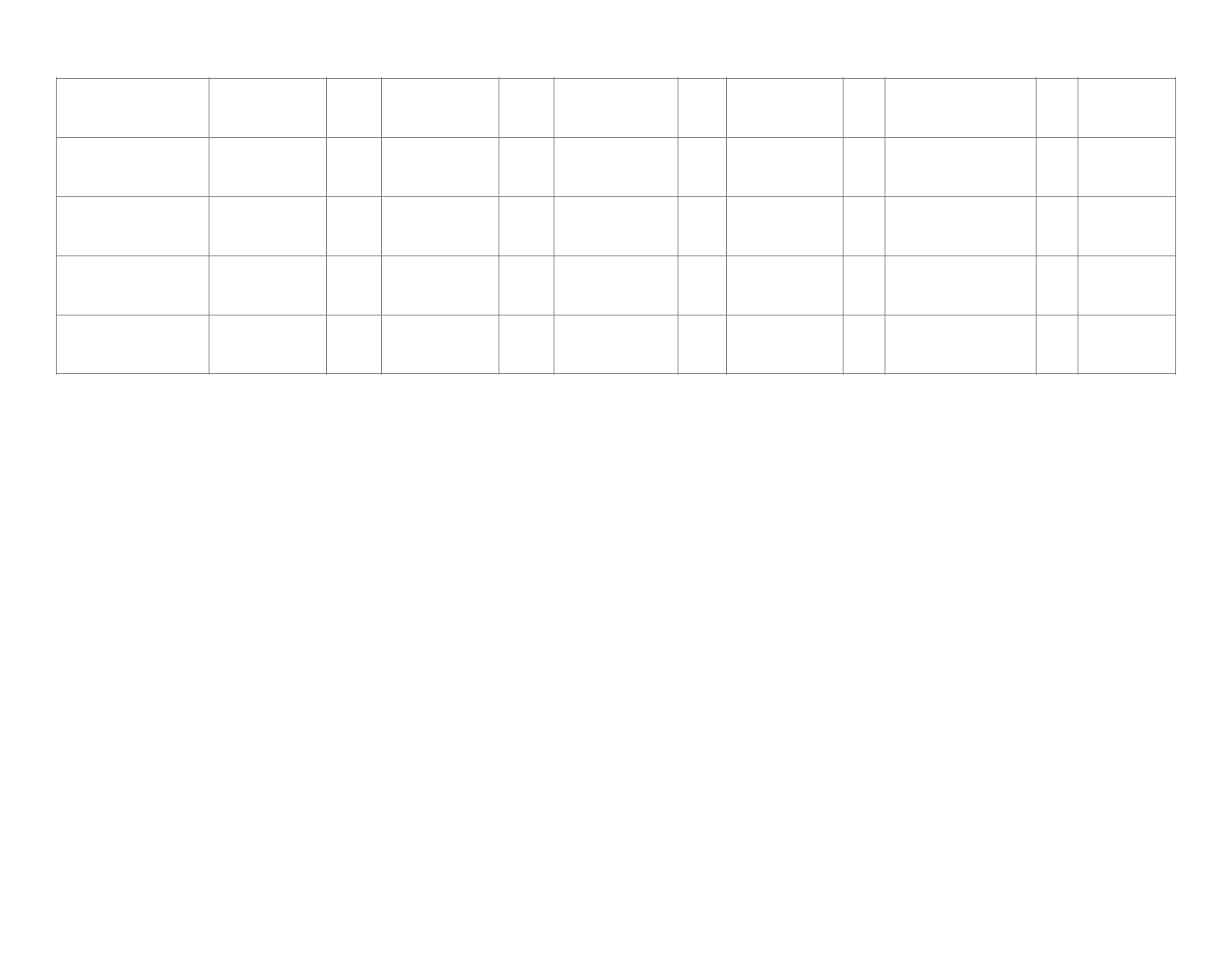| <b>CLASS</b>         | 242                                        |                | # of participants $\overline{5}$     |                |                              |     |                                  |     |                                             |                |                    |
|----------------------|--------------------------------------------|----------------|--------------------------------------|----------------|------------------------------|-----|----------------------------------|-----|---------------------------------------------|----------------|--------------------|
| Participant          | <b>Press Medley</b><br>Axl, log, cb        | pts            | <b>Farmer carry</b><br>Time/distance | pts            | Truck pull time/<br>distance | pts | Keg toss<br>8 kegs, 60 sec       | pts | Stone over bar -48"<br>300 stone/60 seconds | pts            | <b>Final Score</b> |
|                      | Axl-220, log-220#<br>Circus bell-130(reps) |                | $260# - 100'$<br>60 seconds          |                | Semi-truck<br>$60$ ft        |     | 4 8gal<br>4 16 gal<br>14' height |     |                                             |                |                    |
|                      |                                            |                | Time/distance                        |                |                              |     |                                  |     |                                             |                |                    |
| Luke Meredith        | 10                                         | 5              | 18.37/100'                           | $\overline{4}$ |                              |     | 4 kegs/60sec                     | 1.5 | $\overline{7}$                              | 5              | $15.5 - 1st$       |
| Jacob Woodruff       | $\mathbf{1}$                               | $\mathbf{1}$   | 28.73/100'                           | $\overline{2}$ |                              |     | 5 kegs/60sec                     | 3.5 | $\overline{2}$                              | 1.5            | $8-5th$            |
| <b>Brian Watters</b> | 5                                          | 3              | 20.88/100'                           | $\overline{3}$ |                              |     | 4 kegs/60sec                     | 1.5 | $\mathfrak{Z}$                              | $\overline{3}$ | 10.5-4th           |
| Dan Mason            | $\tau$                                     | $\overline{4}$ | 14.68/100'                           | 5              |                              |     | 8kegs /45.5<br>seconds           | 5   | $\overline{2}$                              | 1.5            | 15.5-2nd           |
| Jason Jones          | $\overline{2}$                             | $\overline{2}$ | 56.50/100'                           | $\mathbf{1}$   |                              |     | 5 kegs/60sec                     | 3.5 | 5                                           | $\overline{4}$ | $10.5 - 3rd$       |
|                      |                                            |                |                                      |                |                              |     |                                  |     |                                             |                |                    |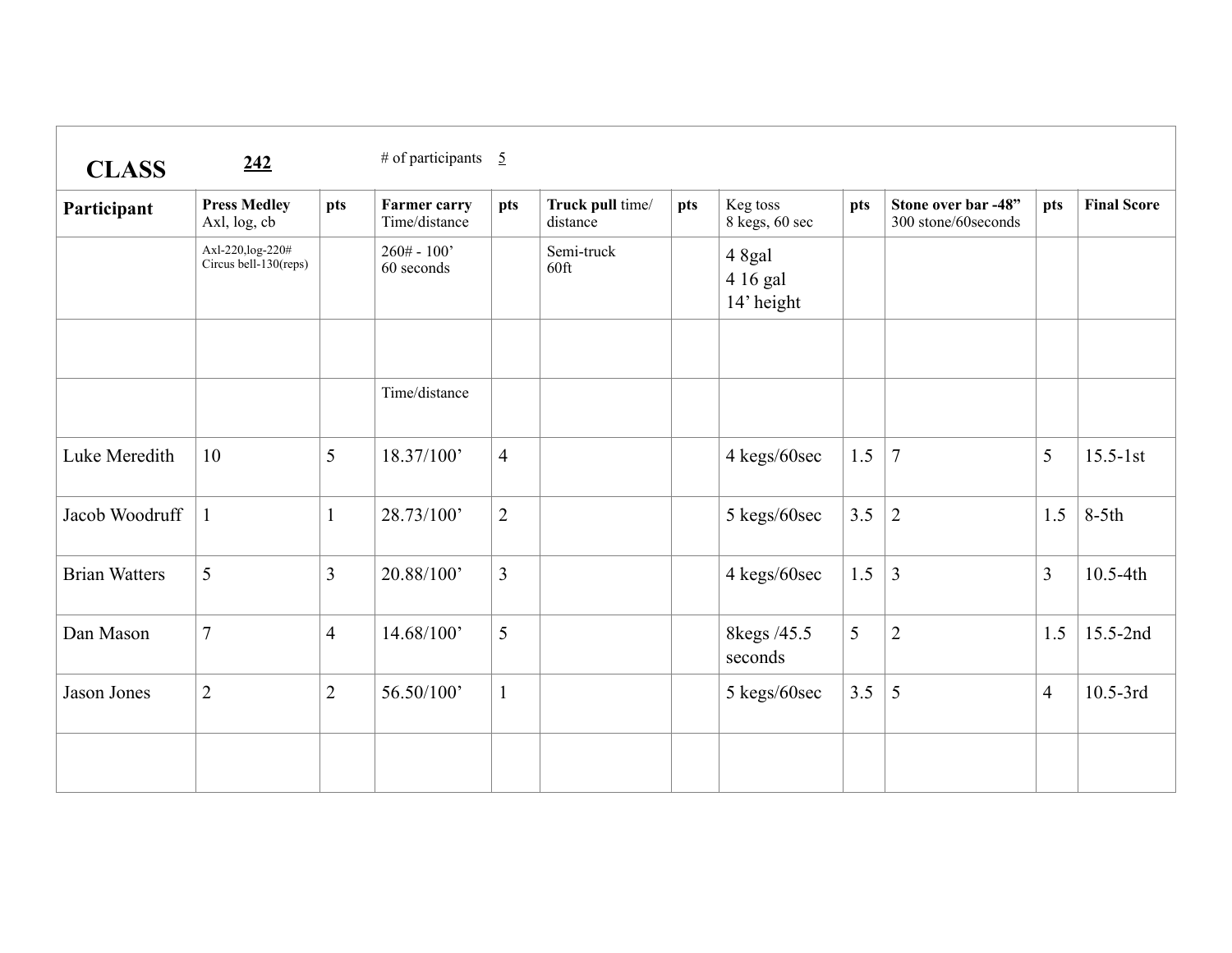| 1st and 2 <sup>nd</sup><br>place tie<br>breaker on<br>body weight | Meredith-240<br>$\boldsymbol{.8}$<br>Mason-<br>252.4<br>After show |  |  |  |  |
|-------------------------------------------------------------------|--------------------------------------------------------------------|--|--|--|--|
|                                                                   |                                                                    |  |  |  |  |
|                                                                   |                                                                    |  |  |  |  |
|                                                                   |                                                                    |  |  |  |  |
|                                                                   |                                                                    |  |  |  |  |

| <b>CLASS</b> | <u>275</u>                                 |     | $#$ of participants                  | $\overline{3}$ |                              |     |                                  |                |                                             |                |                    |
|--------------|--------------------------------------------|-----|--------------------------------------|----------------|------------------------------|-----|----------------------------------|----------------|---------------------------------------------|----------------|--------------------|
| Participant  | <b>Press Medley</b><br>Axl, log, cb        | pts | <b>Farmer carry</b><br>Time/distance | pts            | Truck pull time/<br>distance | pts | Keg toss<br>8 kegs, 60 sec       | pts            | Stone over bar -52"<br>300 stone/60 seconds | pts            | <b>Final Score</b> |
|              | Axl-240, log-240#<br>Circus bell-130(reps) |     | $280# - 100'$<br>60 seconds          |                | Semi-truck<br>60ft           |     | 4 8gal<br>4 16 gal<br>14' height |                |                                             |                |                    |
|              |                                            |     |                                      |                |                              |     |                                  |                |                                             |                |                    |
|              |                                            |     | Time/distance                        |                |                              |     |                                  |                |                                             |                |                    |
| Joe Stella   | $\mathbf{1}$                               | 2.5 | 78'6''/100'                          | $\overline{2}$ |                              |     | 8kegs/27.85                      | $\mathfrak{Z}$ | $\overline{2}$                              | $\overline{2}$ | $9.5-2nd$          |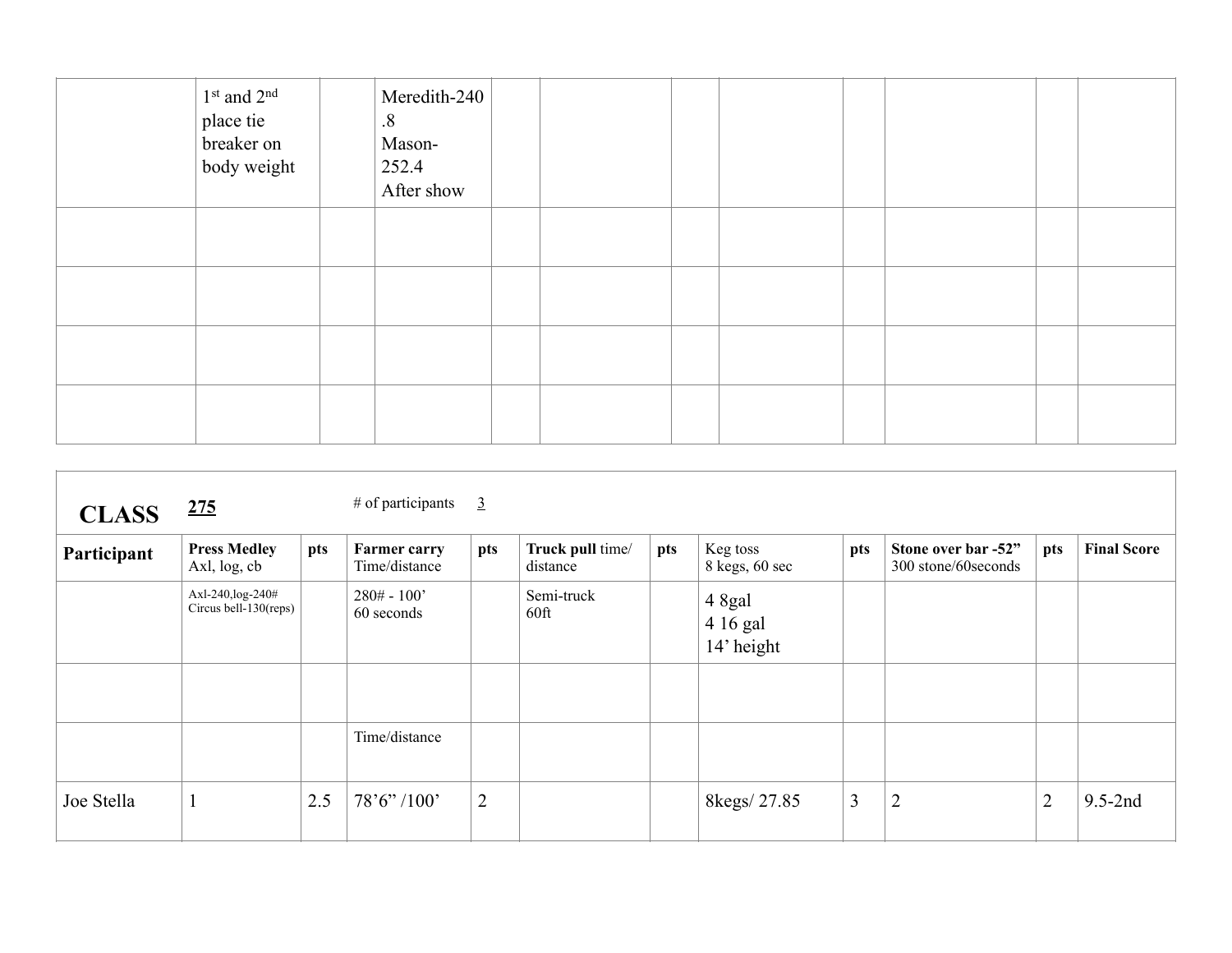| Zach Whitley          | $0 *$                                                | $\boldsymbol{0}$ | $\blacksquare$ | $\boldsymbol{0}$ |  | $\overline{\phantom{a}}$ | $\mathbf{0}$   |   | $\boldsymbol{0}$ | $0-3rd$      |
|-----------------------|------------------------------------------------------|------------------|----------------|------------------|--|--------------------------|----------------|---|------------------|--------------|
| <b>Scott Rawlings</b> | $\mathbf{1}$                                         | 2.5              | 30.45/100'     | $\mathfrak{Z}$   |  | 8kegs /53.34             | $\overline{2}$ | 6 | $\overline{3}$   | $10.5 - 1st$ |
|                       | * Whitley<br>injured on 1st<br>attempt-<br>scratched |                  |                |                  |  |                          |                |   |                  |              |
|                       |                                                      |                  |                |                  |  |                          |                |   |                  |              |
|                       |                                                      |                  |                |                  |  |                          |                |   |                  |              |
|                       |                                                      |                  |                |                  |  |                          |                |   |                  |              |
|                       |                                                      |                  |                |                  |  |                          |                |   |                  |              |
|                       |                                                      |                  |                |                  |  |                          |                |   |                  |              |
|                       |                                                      |                  |                |                  |  |                          |                |   |                  |              |
|                       |                                                      |                  |                |                  |  |                          |                |   |                  |              |
|                       |                                                      |                  |                |                  |  |                          |                |   |                  |              |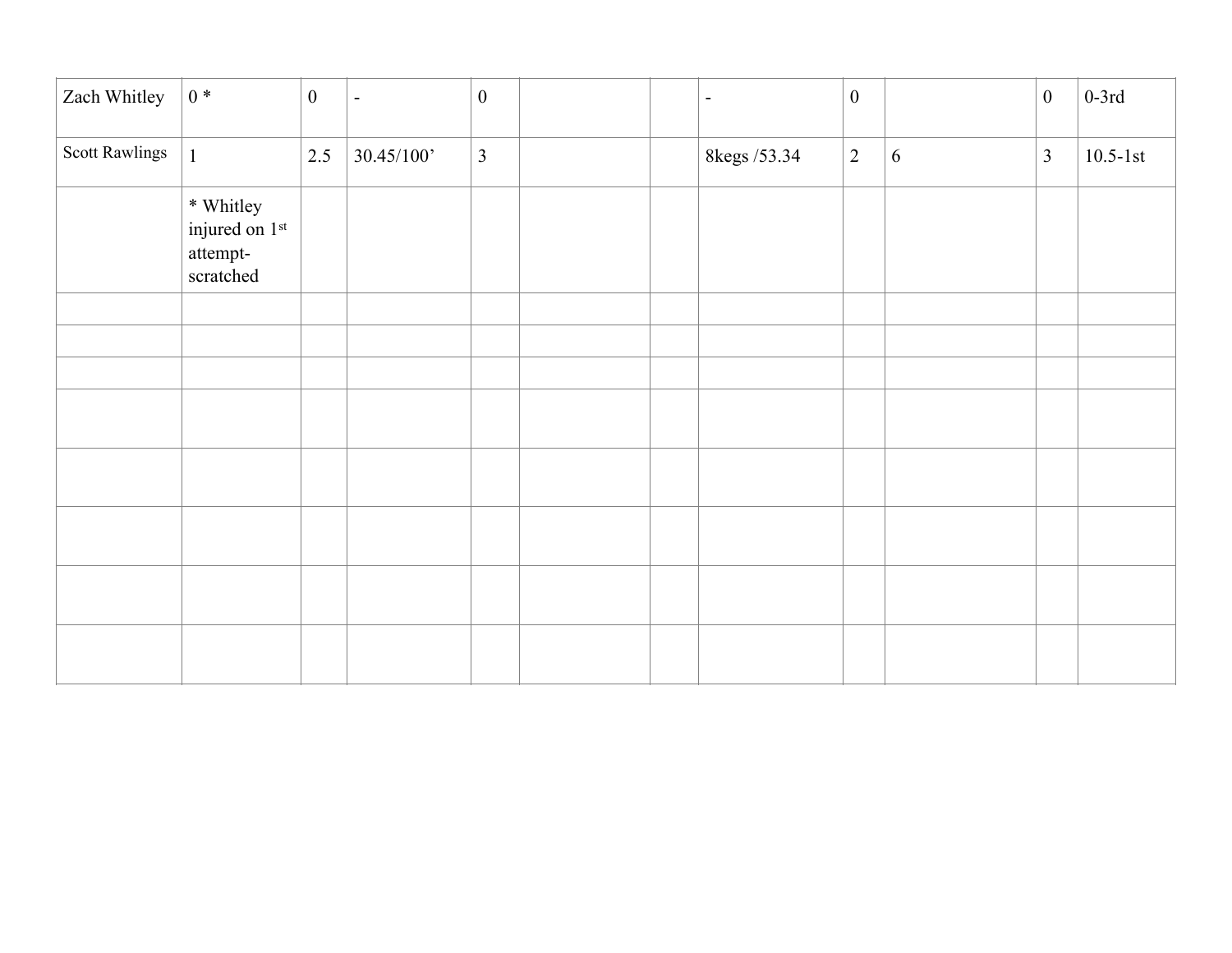| <b>CLASS</b>        | $308 +$                                    |                | # of participants                    | $^{\circ}$     |                              |     |                                  |                |                                             |                |                    |
|---------------------|--------------------------------------------|----------------|--------------------------------------|----------------|------------------------------|-----|----------------------------------|----------------|---------------------------------------------|----------------|--------------------|
| Participant         | <b>Press Medley</b><br>Axl, log, cb        | pts            | <b>Farmer carry</b><br>Time/distance | pts            | Truck pull time/<br>distance | pts | Keg toss<br>8 kegs, 60 sec       | pts            | Stone over bar -52"<br>330 stone/60 seconds | pts            | <b>Final Score</b> |
|                     | Axl-260, log 260#<br>Circus bell-130(reps) |                | $300# - 100'$<br>60 seconds          |                | Semi-truck<br>60ft           |     | 4 8gal<br>4 16 gal<br>14' height |                |                                             |                |                    |
|                     |                                            |                | Time/distance                        |                |                              |     |                                  |                |                                             |                |                    |
|                     |                                            |                |                                      |                |                              |     |                                  |                |                                             |                |                    |
| Raul Mendoza        | $\mathbf{1}$                               | 2.5            | 60Sec/1'8"                           | $\overline{2}$ |                              |     | 8kegs /59.78                     | $\overline{4}$ | $\mathbf{1}$                                | $\overline{2}$ | $9-6th$            |
| John Calhoun        | 5                                          | 4.5            | 60Sec/12'2"*                         | $\overline{3}$ |                              |     | $\overline{a}$                   | $\overline{0}$ |                                             | $\overline{0}$ | $7.5-7th$          |
| Jerry Hancock       | $\overline{7}$                             | 6              | 17.29/100'                           | 7.5            |                              |     | 8Kegs/32.72                      | 6              | 5                                           | 6              | 25.5-2nd           |
| Chris McCann        | 5                                          | 4.5            | 18.67/100'                           | 6              |                              |     | 8kegs/39.06                      | 5              | $\overline{7}$                              | $\tau$         | 22.5-4th           |
| Joshua Stubbs       | $\mathbf{1}$                               | 2.5            | 60Sec/96'8"                          | $\overline{4}$ |                              |     | 4 kegs/60sec                     | 2.5            | $\overline{2}$                              | $\overline{3}$ | $12-5th$           |
| Jason Worden        | 8                                          | 7              | 19.75/100'                           | 5              |                              |     | 8kegs /17.56                     | $\overline{7}$ | $\mathfrak{Z}$                              | 4.5            | 23.5-3rd           |
| <b>Dustin Niles</b> | 10                                         | 8              | 17.29/100'                           | 7.5            |                              |     | 8Kegs/15.06                      | 8              | 8                                           | 8              | $36.5 - 1st$       |
| <b>Josh Turner</b>  | $\overline{0}$                             | $\overline{0}$ | $\boldsymbol{0}$                     | $\overline{0}$ |                              |     | 4 kegs/60sec                     | 2.5            | $\overline{3}$                              | 4.5            | $7-8th$            |